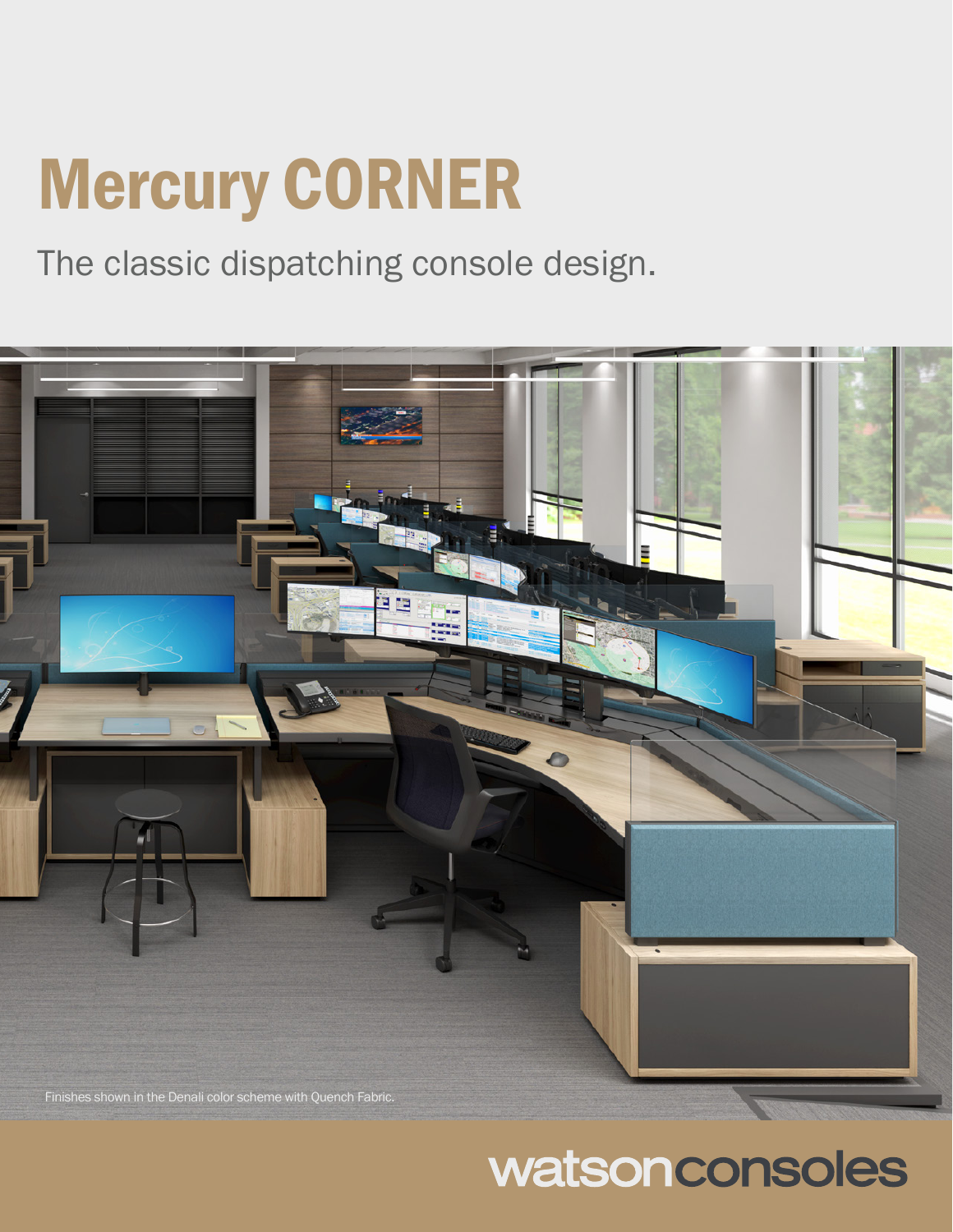26246 Twelve Trees Lane NW, Poulsbo, WA 98370 tel 360.394.1300 watsonconsoles.com

## watsonconsoles

#### Size Ranges:

Console widths: 48", 60" Hub depth: 39" Screen heights: 36"-60"

#### Worksurface:

Worksurface height range: 22"- 48" Worksurface lifting columns: 4 Collision detection: Piezo sensor

#### Monitor Array:

Monitor array lifting columns: 2 Monitor capacity: Up to two rows of five 24" monitors Monitor arm options: 5

- **Direct Mount: swivel, tilt, rotate**
- Focal Depth Arm: focal depth, swivel, tilt, rotate
- **Fully Articulating Arm: height articulation, focal** depth, swivel, tilt, rotate
- **Extended Fully Articulating Arm:** height articulation, extended focal depth, swivel, tilt, rotate
- **Large Format Arm:** for monitors over 40"

**Tackable** 12" acrylic toppers: Optional

#### Environment Controls:

Heating, cooling, dimmable task light, and ambient lighting available as optional, modular accessories.

#### Screening:

#### Power Access:

Above-surface 110V user-accessible power: Up to 4 outlets optional Below-surface 110V technology power: Two 10-outlet PDUs provided per console.

## Mercury CORNER

### at a glance

### Spacious Cockpit Design:

Putting all your equipment within arm's reach. Mercury Corner offers the traditional 90 degree console design that has become an industry standard.



## Planning Flexibility:

From theater style to the classic bull pen. Mercury Corner paired with Team Tables, or other Mercury linear consoles, give you the freedom to plan highly functional layouts for your team.



# Practical Performance + Smart Design

Mercury Corner gives you the freedom to plan a console layout that's right for the specific needs of your communication center. We know space constraints can make layout planning difficult, but the entire Mercury collection ensures you never have to compromise comfort or functionality.